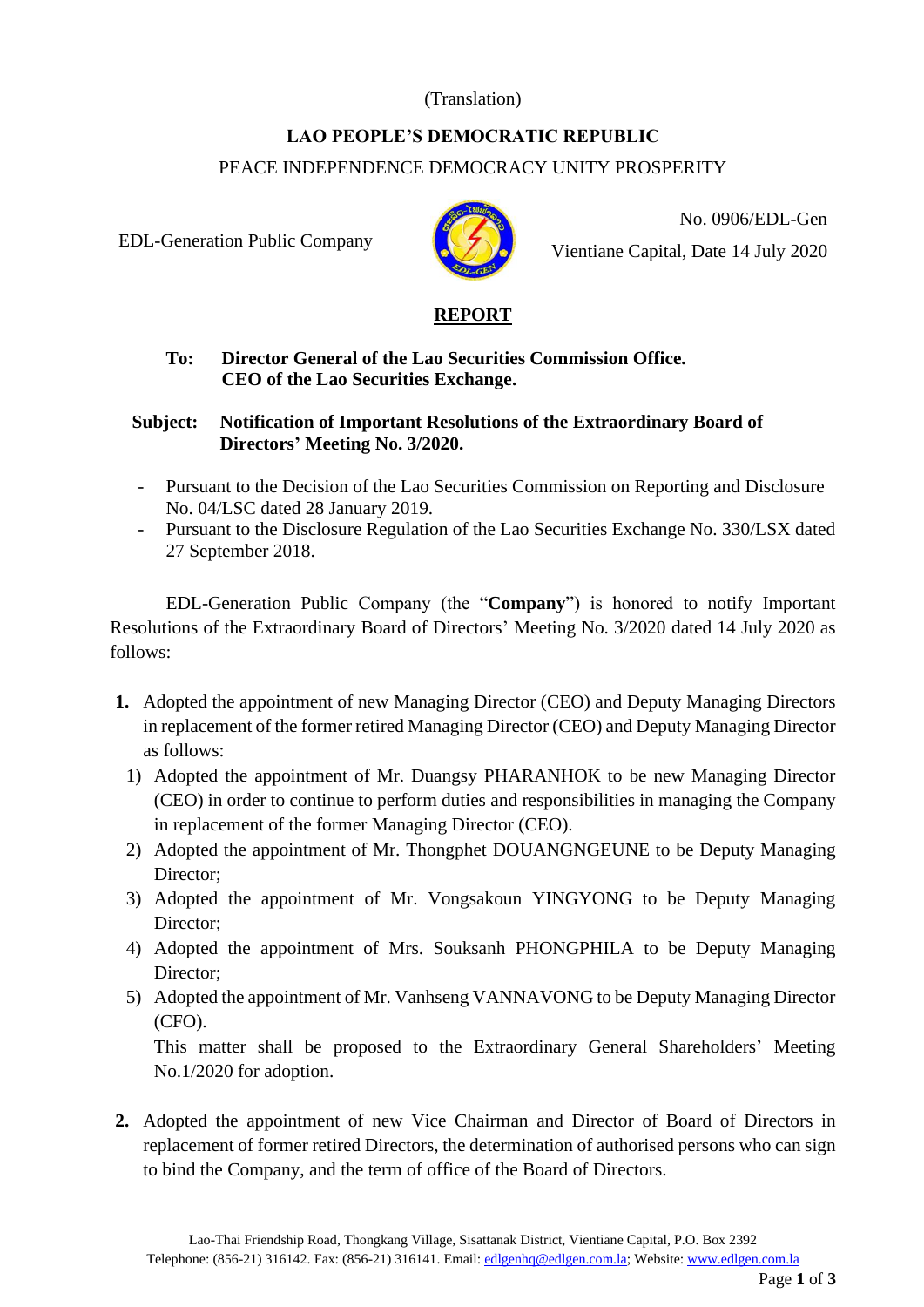- 1) Appointed Mr. Chanthaboun SOUK ALOUN, Acting Managing Director of Electricite Du Laos (EDL) to be Vice Chairman of Board of Directors in replacement of the former retired Vice Chairman.
- 2) Appointed Mr. Duangsy PHARANHOK, Managing Director (CEO) of EDL-Generation Public Company, to be a Director in replacement of the former retired Director.

The determination of the authorised persons who can sign to bind the company is as follows:

- a) Any one of the Chairman of Board of Directors, or the Vice Chairman of Board of Directors, or the Managing Director (CEO) signs alone with the company's seal affixed; or
- b) Any two directors jointly sign together with the company's seal affixed.

And the determination of term of office of the Board of Directors shall be no more than two (2) years beginning from the Extraordinary General Shareholders' Meeting No.1/2020.

This matter shall be proposed to the Extraordinary General Shareholders' Meeting No. 1/2020 for adoption.

- **3.** Adopted the amendments to the Articles of Association of the Company in Article 9: Directors and Article 12: Board of Directors as follows:
	- 1) Amendment to Article 9: Directors: Updates on names and details of Board of Directors.
	- 2) Amendment to Article 12: Board of Directors: Updates on name and details of Vice Chairman.

This matter shall be proposed to the Extraordinary General Shareholders' Meeting No. 1/2020 for adoption.

- **4.** Determined the Agenda of the Extraordinary General Shareholders' Meeting No. 1/2020 as follows:
	- Agenda 1: To consider and adopt the Minutes of the Annual General Shareholders' Meeting for the year 2019.
	- Agenda 2: To consider and adopt the appointment of new Managing Director (CEO) and Deputy Managing Directors in replacement of the former retired Managing Director (CEO) and Deputy Managing Directors.
	- Agenda 3: To consider and adopt the appointment of new Vice Chairman and Director of the Board of Directors in replacement of the former retired Directors, the determination of authorised persons who can sign to bind the Company, and the term of office of the Board of Directors.
	- Agenda 4: To consider and adopt the amendments to the Articles of Association of the Company, Article 9: Directors; and Article 12: Board of Directors.

And (1) authorised Managing Director and/or any person entrusted by such person shall be authorised to determine details and relevant conditions necessary for opening the Extraordinary General Shareholders' Meeting No.1/2020, including to have power to prepare documents, as well as to take any other necessary actions according to relevant regulations and laws; and

(2) Determined the Shareholders' Representative Proxies namely: Mr. Khamkeo VISYSOMBATH, Mrs. Thavichanh THIENGTHEPVONGSA and Assoc. Prof. Phouphet KYOPHILAVONG, Independent Directors to be proxy representatives for shareholders.